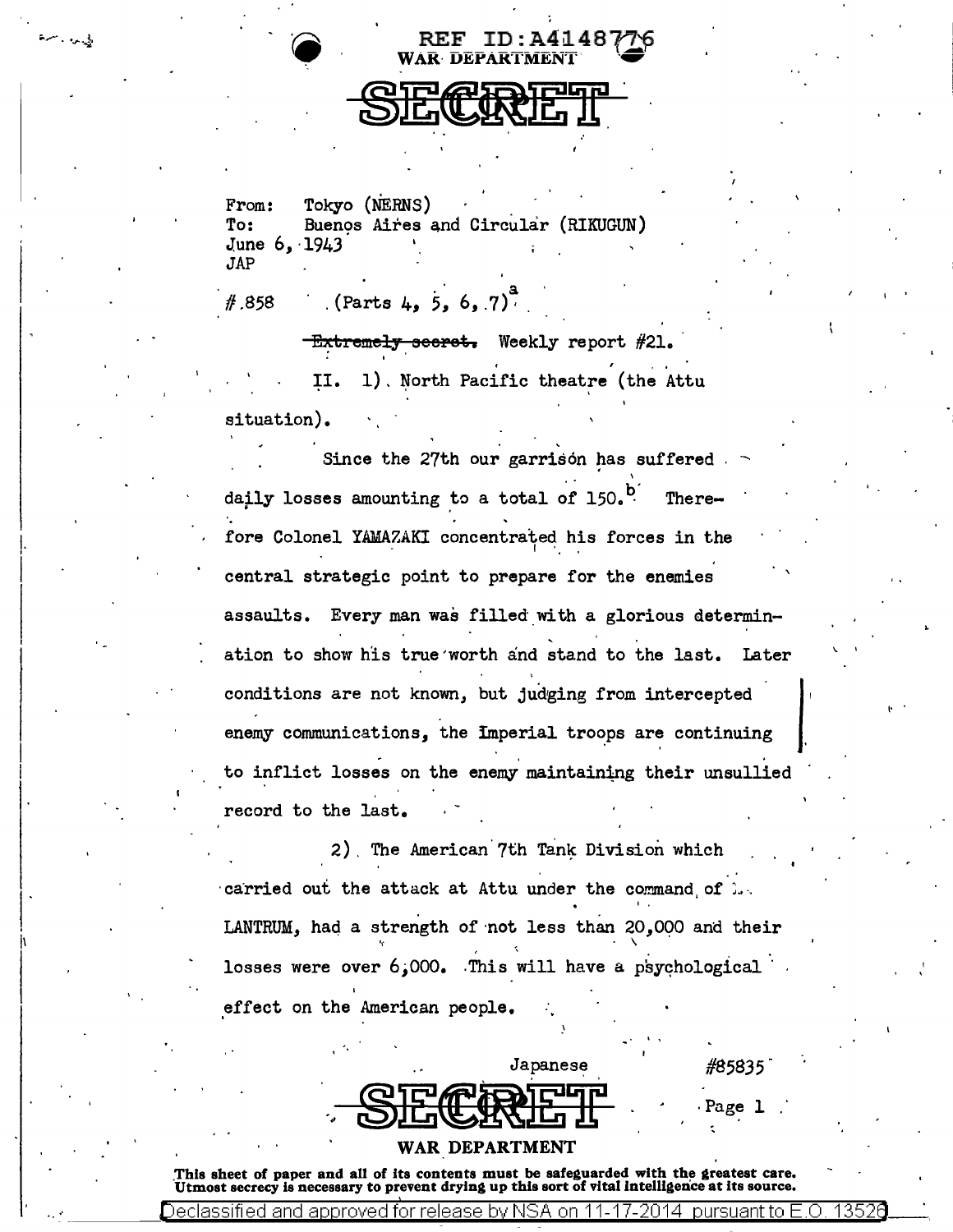III. The South Pacific·area.

WAR DEPARTM

1) New Guinea areas.

l ·-~ ..

•

a) In East New Guinea the enemy is \*\*indefinite number of groups un<sup>\*\*</sup> in which are the 5th and 11th Australian divisions. It also appears that the 6th and 7th divisions in  $**l$  group ga\*\* have at last (?joint operation?).

REF ID:A414.76

b) The enemy is gradually expanding toward the northwest his air bases along the south slope. of the central mountain range in New Guinea. Air bases discovered since May 20th now follows: At Kain~ntu two (40 km. southeast of Benabena) \*\*indefinite number of groups mi\*\*. At Garoka one (10 km. southwest of Benabena), at the foot of Mt. Wilhelm one, and one each at Wahgi and at the foot of Mt. Hagen to the southeast.

c) According to aerial reconnaissance on May ,23rd 30 large and small motor vessels<sup>c</sup> are in the Buna and Habay area.

d) The MOTO unit has routed the enemy west of Salamaua and on the 19th recovered its original positions.  $-e$ ) The YO aerial unit, in addition to cooperating with sea transport along the northeast coast of New Guinea has carried out attacks against the air bases which the enemy is constructing. The record of this unit's fighting (from May 3rd

Japanese WAR DEPARTMENT Page 2

#85835

This sheet of paper and all of its contents must, be safeguarded with the greatest care.<br>Utmost secrecy is necessary to prevent drying up this sort of vital intelligence at its source.